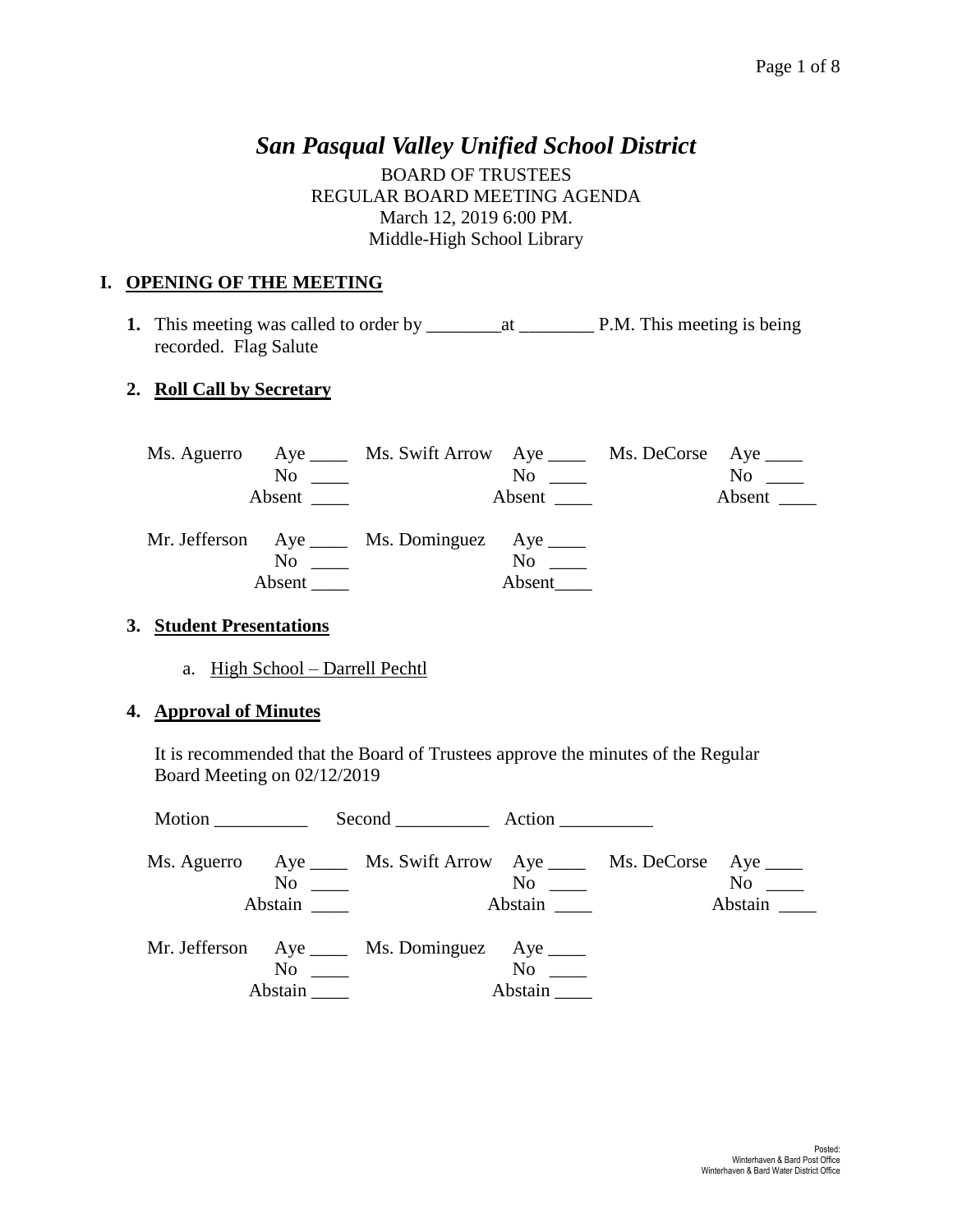#### **5. Approval of Warrants**

Per EdCode 42631 and SPVUSD BP 3314, it is recommended that the Board of Trustees ratify the March warrants in the amount of \$337,648.06.

| Motion |                                                                                                                                                                                                                                           | Second Action                                                                                  |                     |                                                 |                               |
|--------|-------------------------------------------------------------------------------------------------------------------------------------------------------------------------------------------------------------------------------------------|------------------------------------------------------------------------------------------------|---------------------|-------------------------------------------------|-------------------------------|
|        | Abstain                                                                                                                                                                                                                                   | Ms. Aguerro Aye _____ Ms. Swift Arrow Aye _____ Ms. DeCorse Aye ____<br>$\overline{\text{No}}$ | Abstain             | $\overline{\text{No}}$ $\overline{\phantom{0}}$ | $No \ \_$<br>Abstain $\qquad$ |
|        | No and the same state of the state of the state of the state of the state of the state of the state of the state of the state of the state of the state of the state of the state of the state of the state of the state of th<br>Abstain | Mr. Jefferson Aye _____ Ms. Dominguez Aye _____                                                | $\rm No$<br>Abstain |                                                 |                               |

#### **6. Public Comments**

Are there any public comments speakers who require translation?

\*Persons who have complaints against Board members or District staff are encouraged to seek resolution to those complaints by using the San Pasqual Valley Unified School District written complaint procedures before orally addressing them at a meeting. The Board will not respond to such complaints until the applicable complaint procedure (BP/AR 1312.1) has been followed and has reached the Board level. Where a complaint concerns a District employee identifiable by name, position, or other facts, the Board cannot respond until proper written notice has been given to the employee pursuant to Government Code Section 54957.

Comments shall be limited to three minutes per person (six minutes if translation is required) and twenty minutes (forty minutes if translation is required) for all comments, per topic, unless the board president, subject to the approval of the Governing Board, sets different time limits

- **a.** Are there any members of the public to be heard on items not appearing on agenda that are within the jurisdiction of the District? **1.** Ms. Cornejo – student concern
- **b.** Are there any members of the public to be heard on items appearing on the agenda?
- **c.** Are there any members of the public or parents/guardians of Indian children on equal participation in educational programs provided by the district. Title VII of The Elementary and Secondary Education Act as amended by the Every Student Succeeds Act or PL 114-95

#### **II. PRESENTATIONS**

1. Plaque Presentation by Ms. Rauna Fox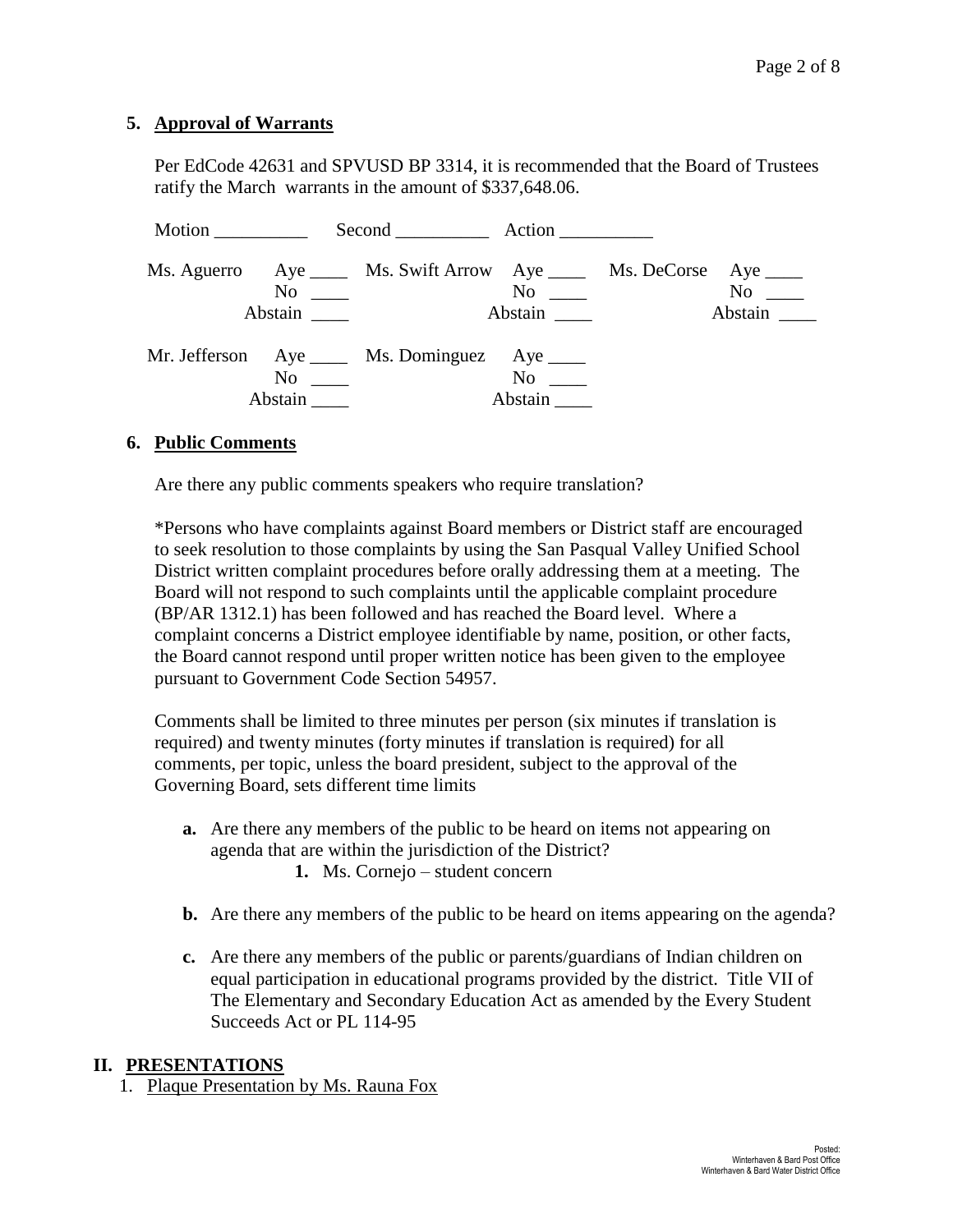# **III. CONSENT ITEMS**

- 1. Ratification Sports: Out of State Travel Track
- 2. Field Trip: Arizona Western College Experience Orientation
- 3. Training/Travel: 2019 General and Special Education Conference
- 4. Training/Travel: Lesiglative Action Day
- 5. Training/Travel: Administrative Assistants Conference
- 6. Field Trip:  $8<sup>th</sup>$  Grade End of Year Field Trip
- 7. Field Trip: San Pasqual Valley Elementary End of Year 5<sup>th</sup> Grade Field Trip to San Diego Zoo
- 8. Field Trip: Elementary End of the Year Perfect Attendance Field Trip to Waylon's Water World
- 9. Field Trip: San Pasqual Valley State Preschool field trip to Yuma Main Library in Yuma, Arizona.
- 10. Field Trip: Pre K Field Trip to PETSMART

Motion Second Action Ms. Aguerro Aye \_\_\_\_ Ms. Swift Arrow Aye \_\_\_\_ Ms. DeCorse Aye \_\_\_\_ No \_\_\_\_ No \_\_\_ No \_\_\_ No \_\_\_ Abstain \_\_\_\_ Abstain \_\_\_ Abstain \_\_\_ Abstain \_\_\_ Mr. Jefferson Aye Ms. Dominguez Aye Mo No \_\_\_\_ No \_\_\_ Abstain \_\_\_\_\_ Abstain \_\_\_\_

# **IV. MONTHLY REPORTS**

- 1. San Pasqual Teachers Association (SPTA) Ms. Leah Buchanan
- 2. California School Employees Association (CSEA) Ms. Airam Hernandez
- 3. Associated Student Body (ASB) Representative
- 4. Special Education Dr. Thien Hoang
- 5. Elementary School Mr. Ruben Gonzalez
- 6. Middle School Ms. Mary Kay Monson
- 7. Technology Mr. Jesse Moe
- 8. Transportation Mr. Jimmy Evaro
- 9. Maintenance/Operations– Mr. Edward Benedict
- 10. Business Services Ms. Kish Curtis
- 11. Superintendent Ms. Rauna Fox
	- a. LCAP update
- 12. School Board

## **V. UNFINISHED BUSINESS**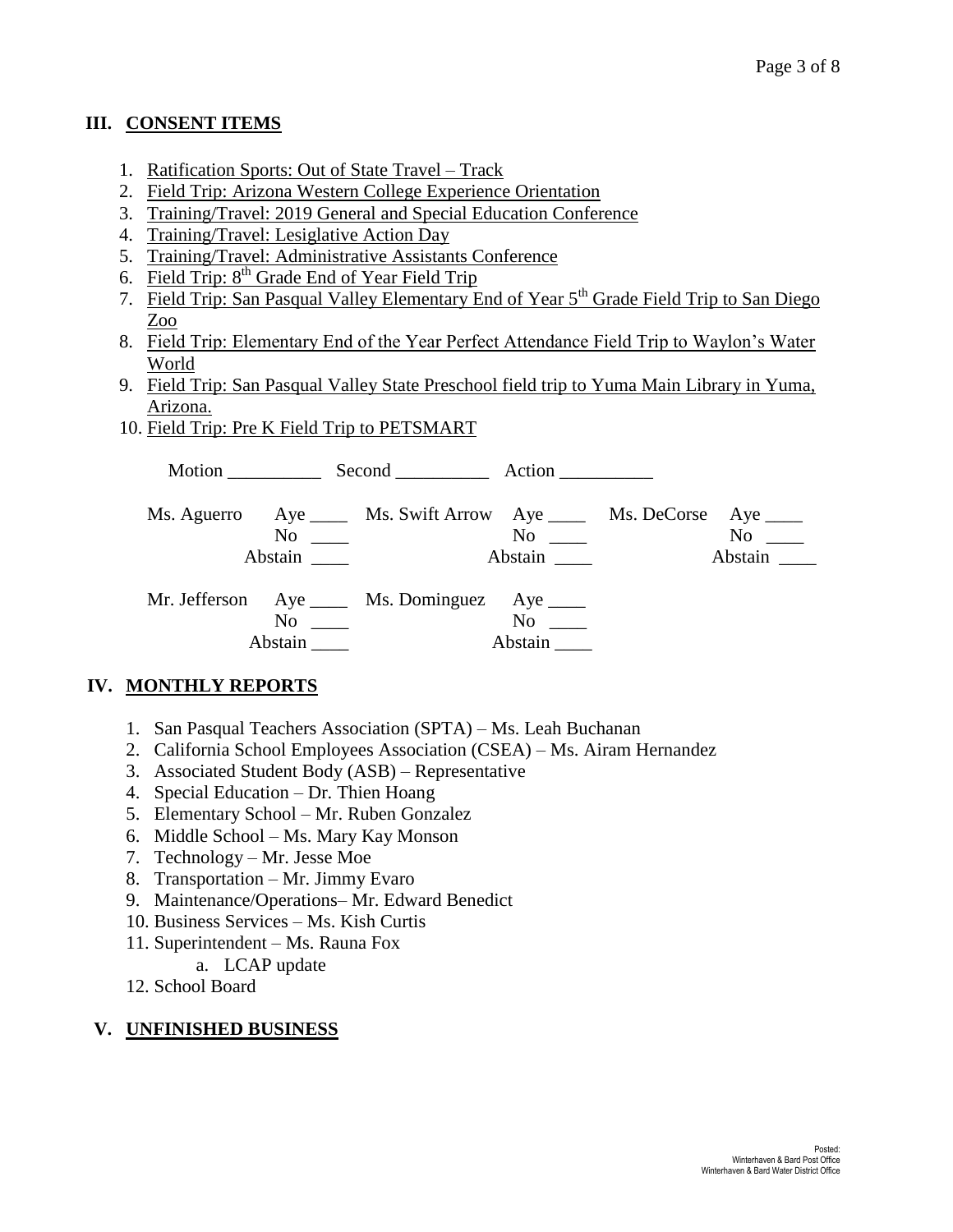### **VI. INFORMATION ITEMS**

- 1. The Superintendent accepted a resignation of a:
	- i. Confidential staff member
- 2. CSEA (California School Employees Association) Sunshine Proposal
- 3. Donation from Quechan Casino & Resort to Strong Hearts \$25,000

# **VII. NEW BUSINESS**

1. The Single Plan for Student Achievement (SPSA) – San Pasqual Valley Elementary School

|  |                                                                                   | Ms. Aguerro Aye ______ Ms. Swift Arrow Aye ______ Ms. DeCorse Aye _____                                                                                                                                                      |                                             |         |               |
|--|-----------------------------------------------------------------------------------|------------------------------------------------------------------------------------------------------------------------------------------------------------------------------------------------------------------------------|---------------------------------------------|---------|---------------|
|  | $\overline{N_0}$ $\overline{\phantom{0}}$                                         |                                                                                                                                                                                                                              |                                             |         |               |
|  | Abstain _______                                                                   |                                                                                                                                                                                                                              | Abstain                                     |         | No<br>Abstain |
|  |                                                                                   | Mr. Jefferson Aye _____ Ms. Dominguez Aye _____                                                                                                                                                                              |                                             |         |               |
|  | $No \ \_$                                                                         |                                                                                                                                                                                                                              |                                             |         |               |
|  | Abstain                                                                           |                                                                                                                                                                                                                              |                                             |         |               |
|  |                                                                                   | 2. The Single Plan for Student Achievement (SPSA) – San Pasqual Valley Middle School                                                                                                                                         |                                             |         |               |
|  |                                                                                   |                                                                                                                                                                                                                              |                                             |         |               |
|  |                                                                                   | Ms. Aguerro Aye ______ Ms. Swift Arrow Aye ______ Ms. DeCorse Aye _____                                                                                                                                                      |                                             |         |               |
|  | $No \ \_$                                                                         |                                                                                                                                                                                                                              | $\overline{N_{0}}$ $\overline{\phantom{0}}$ |         |               |
|  | Abstain                                                                           | Abstain                                                                                                                                                                                                                      |                                             | Abstain |               |
|  |                                                                                   | Mr. Jefferson Aye _____ Ms. Dominguez Aye ____                                                                                                                                                                               |                                             |         |               |
|  | $No \ \_$                                                                         |                                                                                                                                                                                                                              |                                             |         |               |
|  | Abstain                                                                           |                                                                                                                                                                                                                              |                                             |         |               |
|  |                                                                                   | 3. The Single Plan for Student Achievement (SPSA) - San Pasqual Valley High School                                                                                                                                           |                                             |         |               |
|  |                                                                                   |                                                                                                                                                                                                                              |                                             |         |               |
|  |                                                                                   | Ms. Aguerro Aye _____ Ms. Swift Arrow Aye _____ Ms. DeCorse Aye ____                                                                                                                                                         |                                             |         |               |
|  | No $\frac{1}{\sqrt{1-\frac{1}{2}}}\left\{ \frac{1}{\sqrt{1-\frac{1}{2}}}\right\}$ | $No$ and $No$ and $No$ and $No$ and $No$ and $No$ and $No$ and $No$ and $No$ and $No$ and $No$ and $No$ and $No$ and $No$ and $No$ and $No$ and $No$ and $No$ and $No$ and $No$ and $No$ and $No$ and $No$ and $No$ and $No$ |                                             |         |               |
|  | Abstain                                                                           |                                                                                                                                                                                                                              |                                             |         | Abstain       |
|  |                                                                                   | Mr. Jefferson Aye _____ Ms. Dominguez Aye ____                                                                                                                                                                               |                                             |         |               |
|  | $No \ \_$                                                                         | $N$ o                                                                                                                                                                                                                        |                                             |         |               |
|  | Abstain                                                                           |                                                                                                                                                                                                                              | Abstain                                     |         |               |
|  |                                                                                   | 4. Certification of Corrective Action for Audit Report Year end June 30, 2018                                                                                                                                                |                                             |         |               |
|  |                                                                                   |                                                                                                                                                                                                                              |                                             |         |               |
|  |                                                                                   | Ms. Aguerro Aye ______ Ms. Swift Arrow Aye ______ Ms. DeCorse Aye _____                                                                                                                                                      |                                             |         |               |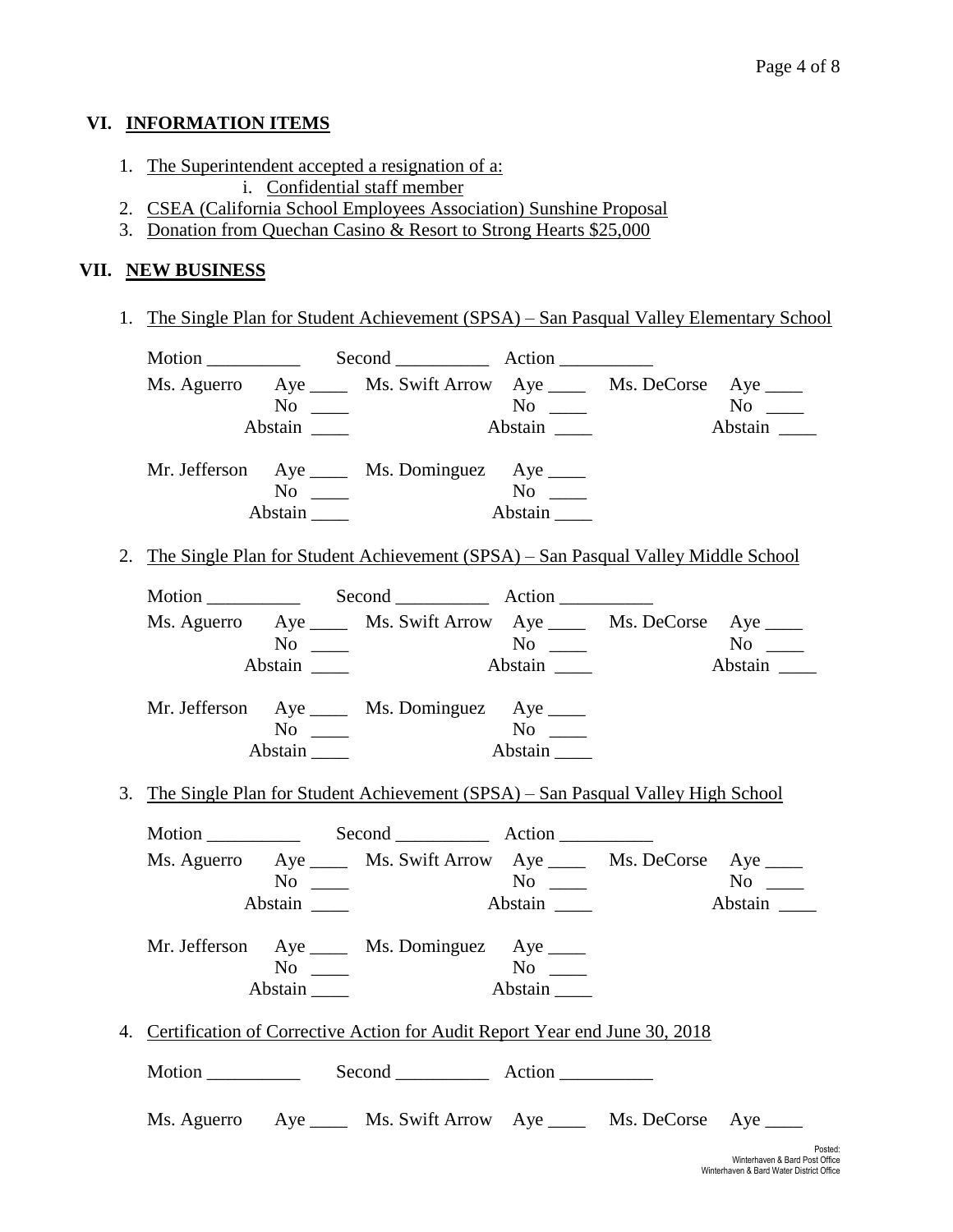| $No \ \_$                                                                                                                                                                                |                | $No \ \_$            | $No \_\_$                                              |
|------------------------------------------------------------------------------------------------------------------------------------------------------------------------------------------|----------------|----------------------|--------------------------------------------------------|
| Abstain                                                                                                                                                                                  |                | Abstain              | Abstain                                                |
| Mr. Jefferson Aye _____ Ms. Dominguez Aye _____<br>No $\frac{1}{\sqrt{1-\frac{1}{2}}\sqrt{1-\frac{1}{2}}\left(\frac{1}{2}-\frac{1}{2}\right)}$<br>Abstain                                |                | Abstain              |                                                        |
| 5. Second Interim Report 2018-2019                                                                                                                                                       |                |                      |                                                        |
| Motion Second Action                                                                                                                                                                     |                |                      |                                                        |
| Ms. Aguerro Aye ______ Ms. Swift Arrow Aye ______ Ms. DeCorse Aye _____<br>$No \ \_$<br>Abstain _______                                                                                  | Abstain        |                      | $\overline{N_{0}}$ $\overline{\phantom{0}}$<br>Abstain |
| Mr. Jefferson Aye _____ Ms. Dominguez Aye _____<br>$No \ \_$<br>Abstain                                                                                                                  | $\overline{A}$ | $No \ \_$<br>Abstain |                                                        |
| 6. District "Sunshine" Negotiations Proposal                                                                                                                                             |                |                      |                                                        |
|                                                                                                                                                                                          |                |                      |                                                        |
| Ms. Aguerro Aye _____ Ms. Swift Arrow Aye _____ Ms. DeCorse Aye ____<br>$No \_\_$<br>Abstain                                                                                             |                | Abstain              | Abstain                                                |
| Mr. Jefferson Aye _____ Ms. Dominguez Aye ____<br>$No \_\_$<br>Abstain $\_\_\_\$                                                                                                         |                | $No \ \_$<br>Abstain |                                                        |
| 7. Discussion item: Summer sports, clinics, tournaments                                                                                                                                  |                |                      |                                                        |
| Ms. Aguerro Aye ______ Ms. Swift Arrow Aye ______ Ms. DeCorse Aye _____<br>No $\frac{1}{\sqrt{1-\frac{1}{2}}\sqrt{1-\frac{1}{2}}\left(\frac{1}{\sqrt{1-\frac{1}{2}}}\right)}$<br>Abstain |                | $No \ \_$<br>Abstain | $No \ \_$<br>Abstain                                   |
| Mr. Jefferson Aye _____ Ms. Dominguez Aye ____<br>No $\frac{1}{\sqrt{1-\frac{1}{2}}\sqrt{1-\frac{1}{2}}\left(\frac{1}{\sqrt{1-\frac{1}{2}}}\right)}$                                     |                | $No \ \_$<br>Abstain |                                                        |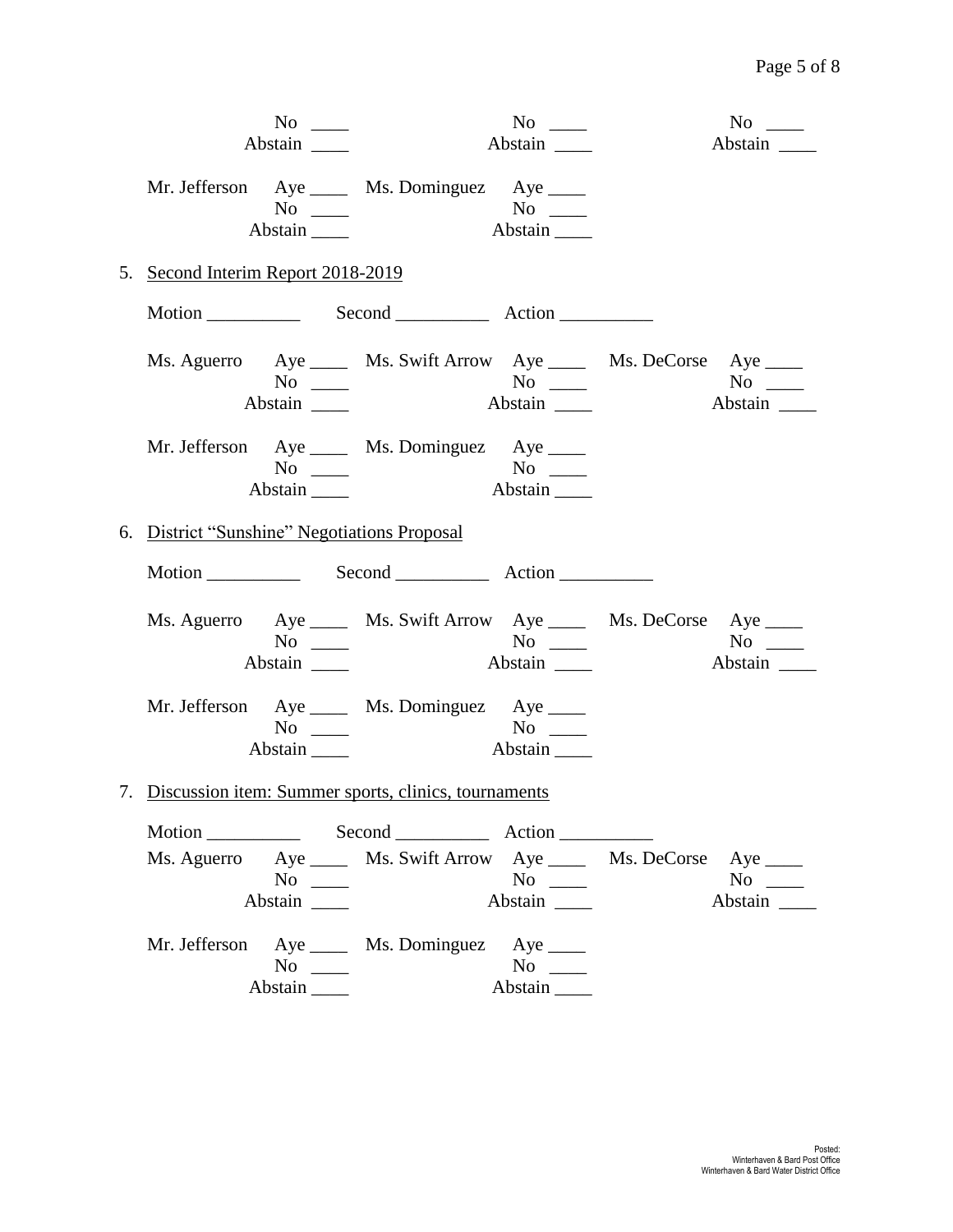|                                        |                                             | Motion Second Action                                                      |                      |           |
|----------------------------------------|---------------------------------------------|---------------------------------------------------------------------------|----------------------|-----------|
|                                        |                                             | Ms. Aguerro Aye ______ Ms. Swift Arrow Aye ______ Ms. DeCorse Aye _____   |                      |           |
|                                        | $\overline{N_{0}}$ $\overline{\phantom{0}}$ |                                                                           |                      |           |
|                                        | Abstain $\_\_$                              |                                                                           | Abstain              |           |
|                                        |                                             | Mr. Jefferson Aye _____ Ms. Dominguez Aye ____                            |                      |           |
|                                        | $No \ \_$                                   |                                                                           |                      |           |
|                                        | $Abstain$ <sub>_____</sub>                  |                                                                           |                      |           |
| 9. Request for Proposals Cafeteria Bid |                                             |                                                                           |                      |           |
|                                        |                                             |                                                                           |                      |           |
|                                        |                                             | Ms. Aguerro Aye _____ Ms. Swift Arrow Aye _____ Ms. DeCorse Aye ____      |                      |           |
|                                        | $\overline{N_0}$                            | $N$ o $\qquad$                                                            |                      | $No \_$   |
|                                        | Abstain                                     |                                                                           | Abstain              | Abstain   |
|                                        |                                             | Mr. Jefferson Aye _____ Ms. Dominguez Aye _____                           |                      |           |
|                                        | $No \_$                                     |                                                                           | $No \ \_$            |           |
|                                        | Abstain                                     |                                                                           | Abstain              |           |
|                                        |                                             |                                                                           |                      |           |
|                                        |                                             | 10. Discussion for DeCorse Family (Field Naming)                          |                      |           |
|                                        |                                             | Ms. Aguerro Aye _____ Ms. Swift Arrow Aye _____ Ms. DeCorse Aye ____      |                      |           |
|                                        | $No \ \_$                                   |                                                                           |                      | $No \ \_$ |
|                                        | Abstain                                     |                                                                           |                      | Abstain   |
|                                        |                                             | Mr. Jefferson Aye _____ Ms. Dominguez Aye _____                           |                      |           |
|                                        | $No \ \_$                                   |                                                                           | $No \ \_$            |           |
|                                        |                                             |                                                                           |                      |           |
|                                        |                                             | 11. Board Member Compensation for Members Absent During May Board Meeting |                      |           |
|                                        |                                             |                                                                           |                      |           |
|                                        |                                             | Ms. Aguerro Aye _____ Ms. Swift Arrow Aye _____ Ms. DeCorse Aye ____      |                      |           |
|                                        | $No \_$                                     |                                                                           | $No \ \_$            | $No \_$   |
|                                        | Abstain                                     |                                                                           | Abstain              | Abstain   |
|                                        |                                             | Mr. Jefferson Aye _____ Ms. Dominguez Aye ____                            |                      |           |
|                                        | $No \_$<br>Abstain                          |                                                                           | $No \ \_$<br>Abstain |           |

# **VIII. BOARD COMMENTS**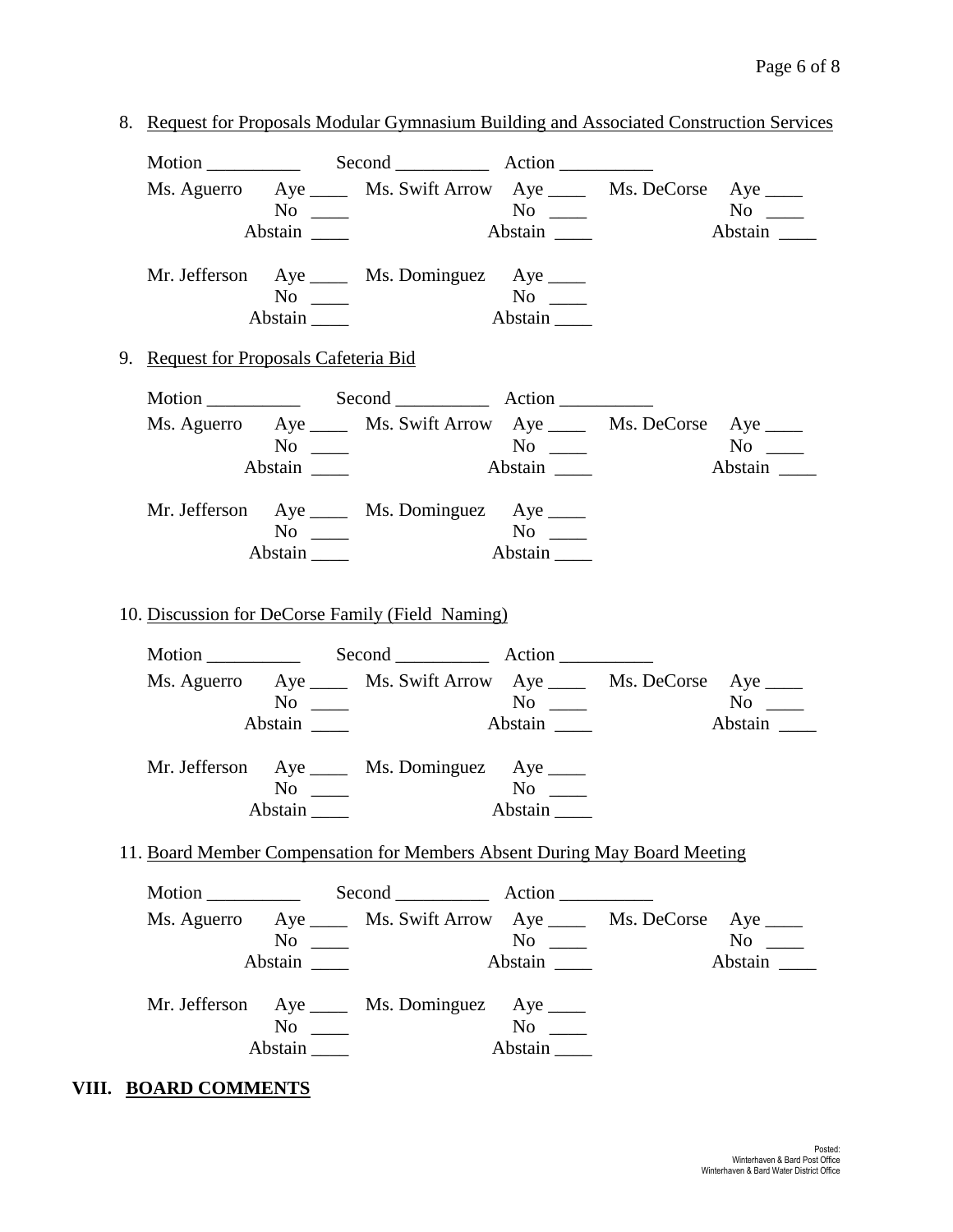| IX. ITEMS FOR FUTURE AGENDA |                                         |                                                                                  |         |              |                      |
|-----------------------------|-----------------------------------------|----------------------------------------------------------------------------------|---------|--------------|----------------------|
| 1. $\qquad \qquad$          |                                         |                                                                                  |         |              |                      |
| 2.                          |                                         | 4.                                                                               |         |              |                      |
| X. CLOSED SESSION           |                                         |                                                                                  |         |              | Time: P.M.           |
|                             | $No \ \_$<br>Abstain _______            | Ms. Aguerro Aye _____ Ms. Swift Arrow Aye _____ Ms. DeCorse Aye ____             | Abstain | $N$ o $\_\_$ | Abstain              |
|                             | $No \ \_$<br>$Abstain$ <sub>_____</sub> | Mr. Jefferson Aye _____ Ms. Dominguez Aye ____                                   |         |              |                      |
| to Government Code 54957.6  |                                         | 1. CONFERENCE WITH LABOR NEGOTIATOR (Superintendent and CBO) - Pursuant          |         |              |                      |
|                             |                                         | 2. PERSONNEL MATTERS - Pursuant to Government Code 54957                         |         |              |                      |
|                             | a. Part Time Bus Driver                 |                                                                                  |         |              |                      |
|                             | $No \ \_$                               | Ms. Aguerro Aye _____ Ms. Swift Arrow Aye _____ Ms. DeCorse Aye ____             |         |              | $No \ \_$<br>Abstain |
|                             | $No \ \_$<br>Abstain $\_\_\_\_\$        | Mr. Jefferson Aye _____ Ms. Dominguez Aye _____                                  | Abstain |              |                      |
|                             | date of hire.                           | b. Mechanic Update: Hired with condition that he obtains CDL within 90 days from |         |              |                      |
| $C_{\bullet}$               |                                         | The Superintendent accepted resignation of certificated staff member             |         |              |                      |
| 3.                          |                                         | <b>STUDENT MATTERS – Pursuant to Education Code 48918</b>                        |         |              |                      |
| 4.<br>Code 54957            |                                         | PUBLIC EMPLOYEE PERFORMANCE EVALUATION - Pursuant to Government                  |         |              |                      |